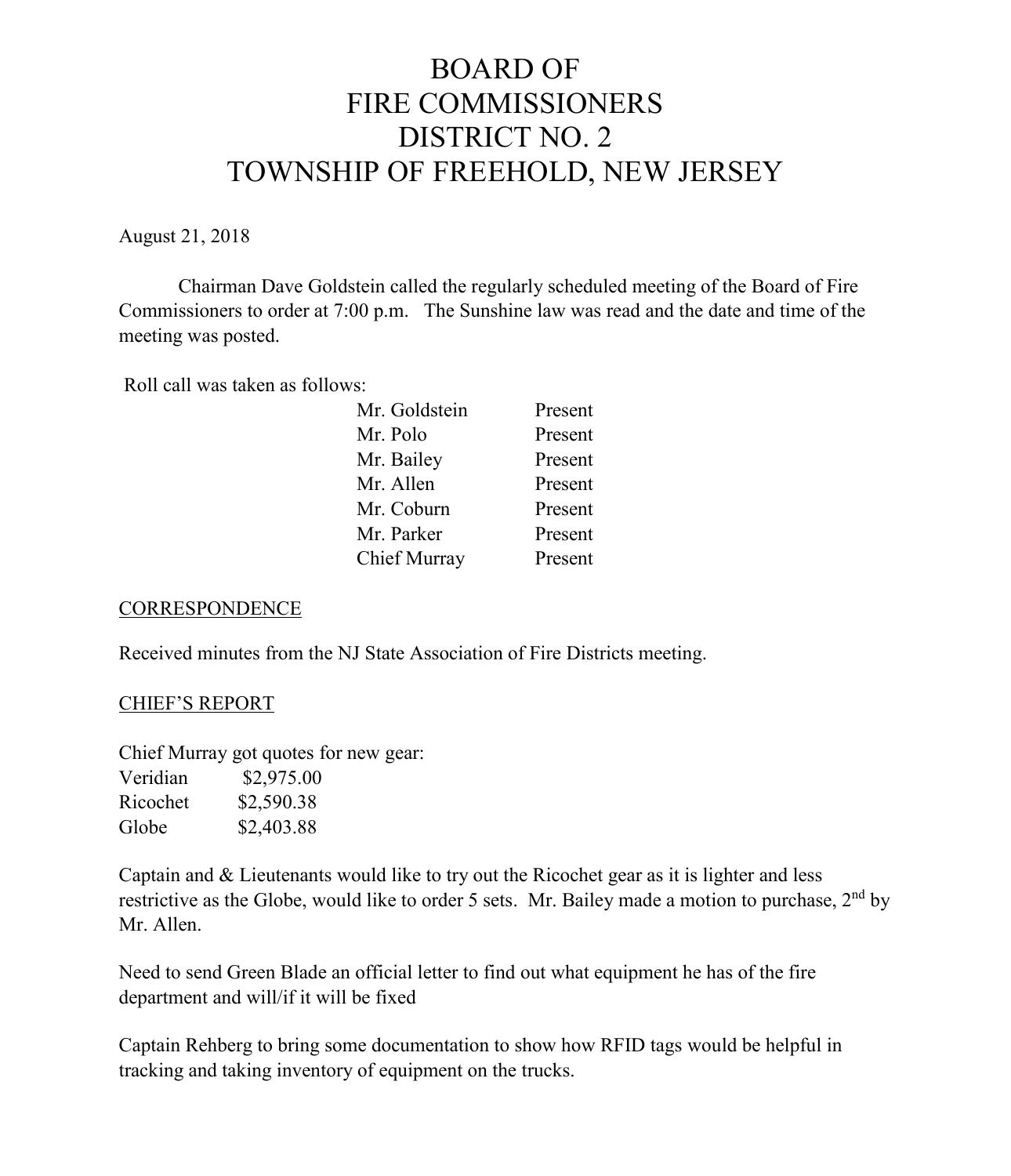## RADIO AND ALARM

Chief Murray looking into possible lease to own new trunking radios.

### BUILDING

Daniels Way firehouse work complete, Corbin Electric fixed the smoking light switch.

Mr. Taylor will get 3 quotes on new LED lights.

A/C boke at Daniels Way, new A/C unit ordered for \$599.99

New refrigerator at Pond Road firehouse, not to exceed \$800, Mr. Bailey made a motion to purchase new refrigerator, 2nd by Mr. Allen.

A-Top roofing are starting the work at Daniels Way and Dutch Lane Rd. Firehouses.

NJ Door Works, serviced all the firehouses, fixed the broken spring at Dutch Lane firehouse.

Pond Road firehouse needs new exterior door, price for new door \$1,950.00, Mr. Goldstein made a motion to purchase, Mr. Bailey 2nd.

### INSURANCE

All members and commissioners are bonded for \$600,000.00 for theft.

LOSAP is now up to date.

### MAINTENANCE

U.L. inspected all ladders, 4 ladders failed, Mr. Bailey made a motion to purchase new ladders for the amount \$2,295.00, Mr. Coburn 2nd.

'74 waiting for U.L. to send come back and retest relief valve and vacuum test, (they have been fixed).

'90 done except for the monitor motor on the platform.

Blaze Emergency Equipment to do rung repair on '90

Service agreement for consultant for new apparatus was received, will sign next meeting after Chief talks to manufacturers.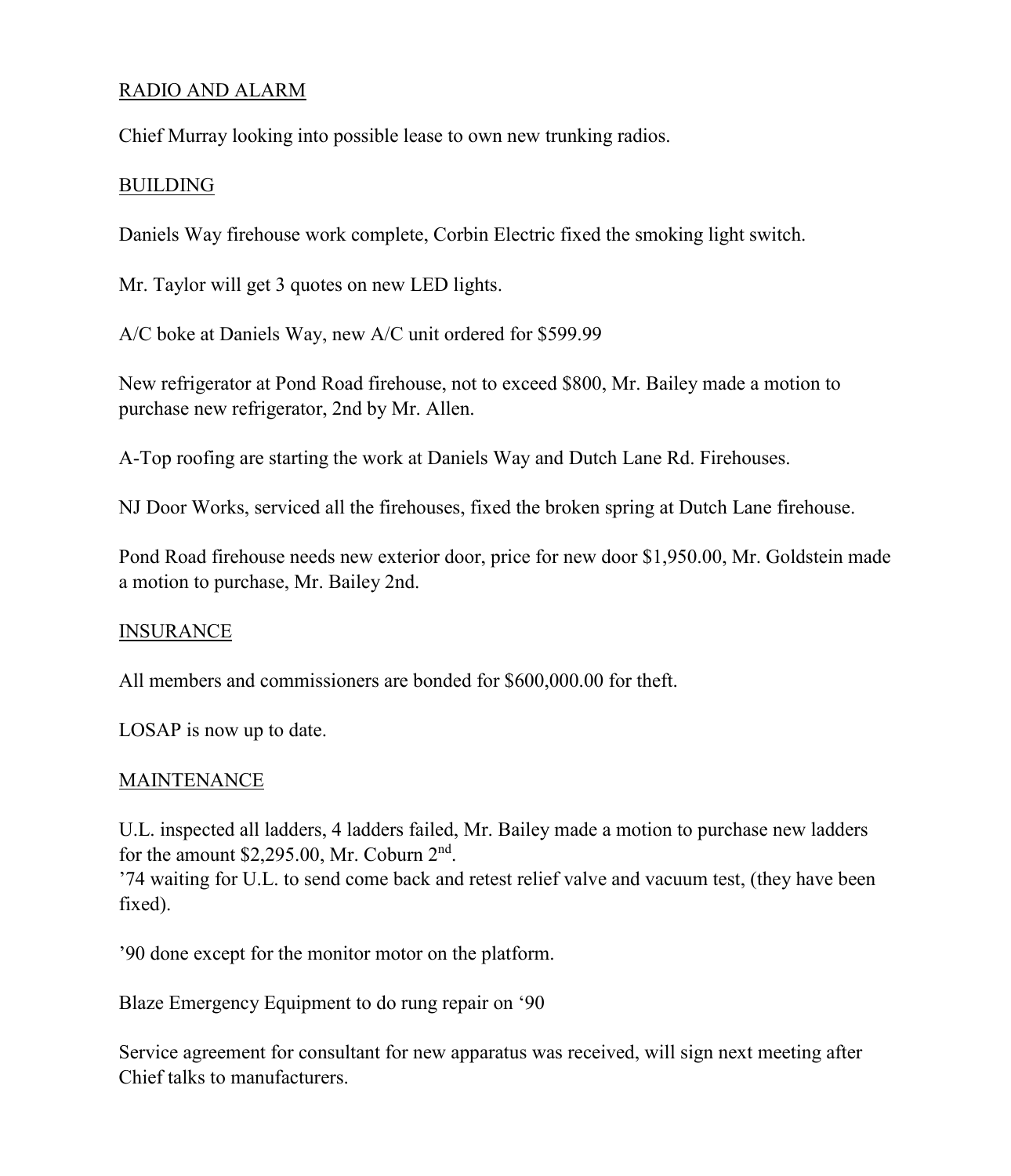## NEW BUSINESS

Board approved to pay for Kelly Temple to recertify her EMT.

Joe Panzarino present quotes for some members to go to Nashville for fire training, cost would be \$7,360 for 4 members for the week, and Mr. Coburn made a motion not to exceed \$8,000, 2<sup>nd</sup> by Mr. Allen.

Chief's vehicle needs to be replaced, need to make a decision by early fall for next year's budget.

#### OLD BUSINESS

Captain Rehberg presented 3 quotes for new scan system for inventory, this was tabled until next month's meeting.

#### TREASURER

|           | Checking Acct. \$968.92 | Savings Acct. \$870,213.63 |
|-----------|-------------------------|----------------------------|
| <b>CD</b> | \$1,457,429.09          | Total \$2,328,611.64       |

#### CHECK#

| 10683 | Acess Health (rewritten from $6/20$ #10650) | \$<br>90.00    |
|-------|---------------------------------------------|----------------|
| 10684 | JCP&L                                       | \$<br>1,429.21 |
| 10685 | <b>NJNG</b>                                 | \$<br>7.85     |
| 10686 | Optimum                                     | \$<br>564.78   |
| 10687 | <b>Verizon Wireless</b>                     | \$<br>901.87   |
| 10688 | Buchanan Ingersoll Rooney                   | \$<br>202.51   |
| 10689 | VFIS                                        | \$141,873.70   |
| 10690 | NJ Fire Equipment                           | \$<br>95.62    |
| 10691 | <b>Roux Associates</b>                      | \$<br>1,299.81 |
| 10692 | U.S. Grounds                                | \$<br>537.93   |
| 10693 | U.L.                                        | \$<br>5,273.95 |
| 10694 | Netlink                                     | \$<br>405.00   |
| 10695 | Cooper Electric                             | \$<br>153.07   |
| 10696 | County of Monmouth                          | \$<br>1,068.49 |
| 10697 | Jeff Allen                                  | \$<br>149.27   |
| 10698 | David Goldstein                             | \$<br>160.00   |
| 10699 | Earhart Automotive                          | \$<br>35.00    |
| 10700 | James Taylor                                | \$<br>243.99   |
| 10701 | Bargs                                       | \$<br>68.10    |
| 10702 | <b>Tomar Industries</b>                     | \$<br>372.92   |